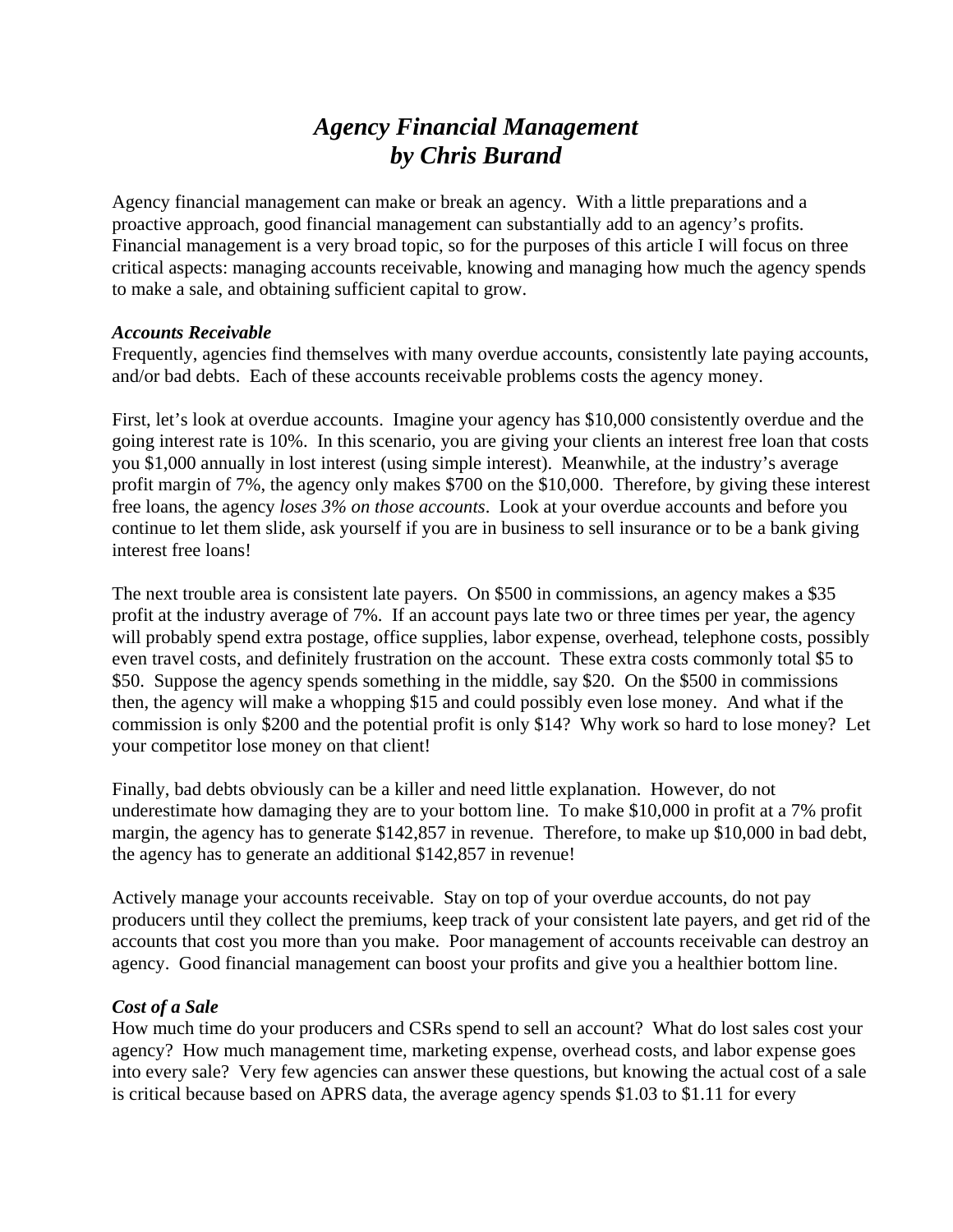commission dollar generated! In fact, the results of our Cost of Sales Analysis often show agencies spending as much as \$1.90 for every commission dollar they generate!

To help get your costs in line, the first step is to take a detailed look at all the costs of making a sale, including lost sales. An in-depth look at your costs will reveal if too much is being spent and if so, it will pinpoint where to trim the excess and uncover opportunities for improvement in many areas such as productivity, hit ratios, retention, and account targeting.

## *Capital to Grow*

Agencies need to grow and growth requires capital. With good financial management, an agency can obtain capital from the best source and at reasonable rates.

First, what sources of capital are available? Most capital is supplied by agency owners, either out of their own pockets and/or from the agency's retained earnings. This form of capital is the most expensive because the dollars are after-tax dollars and none of it is tax deductible. The cheapest form of capital is usually debt because the interest payments are tax deductible and a lender has less risk than a stock holder. Therefore, when possible and reasonable, debt is the preferred method for financing agency growth.

The next question then is: where to get a loan? Many banks and thrifts will not lend to an agency because they believe agencies lack sufficient tangible value in case of default. This is ironic because many banks believe agencies are good acquisitions while other banks will not even lend to them! If you do go to a bank, be prepared to prove your agency's tangible value by having an appraisal from a qualified insurance agency consultant. Also present the bank with a strong business plan that shows you are committed to growing your agency.

Another alternative is insurance companies and they will often offer much better deals than any other source. In return, most companies want more business and they will not loan to just any agency. The agency needs to have a large book of business with them and/or the company has to believe the agency will build a large book with them soon. To convince a company the agency is a worthwhile investment, present a strong business plan to the company and ask them how they will work with you to achieve the goals outlined in the plan. If a company believes the agency has potential, I have seen them give agencies loans below market interest rates and even forgive the principal if things work out well. The first step though, before a company will consider lending money, is the agency has to ask!

The final consideration is to get a good interest rate. The difference between a 5% and a 10% interest rate on \$100,000 over three years is almost \$2,800 per year, which at a 7% profit margin is worth \$40,000 in revenues. Therefore, before approaching any lender, take the necessary steps to present your agency as a low risk, good investment. Also, shop for the best rate and always ask for a lower rate. Be aware of loan initiation fess, mandatory offsetting accounts, and other buried costs.

Help yourself to a more secure and brighter future. Actively practice good financial management for your agency and watch your bottom line grow!

*Chris Burand* is president of Burand & Associates, LLC, an insurance agency consulting firm. Readers may contact Chris at (719) 485-3868 or by e-mail at [chris@burand-associates.com.](mailto:chris@burand-associates.com)